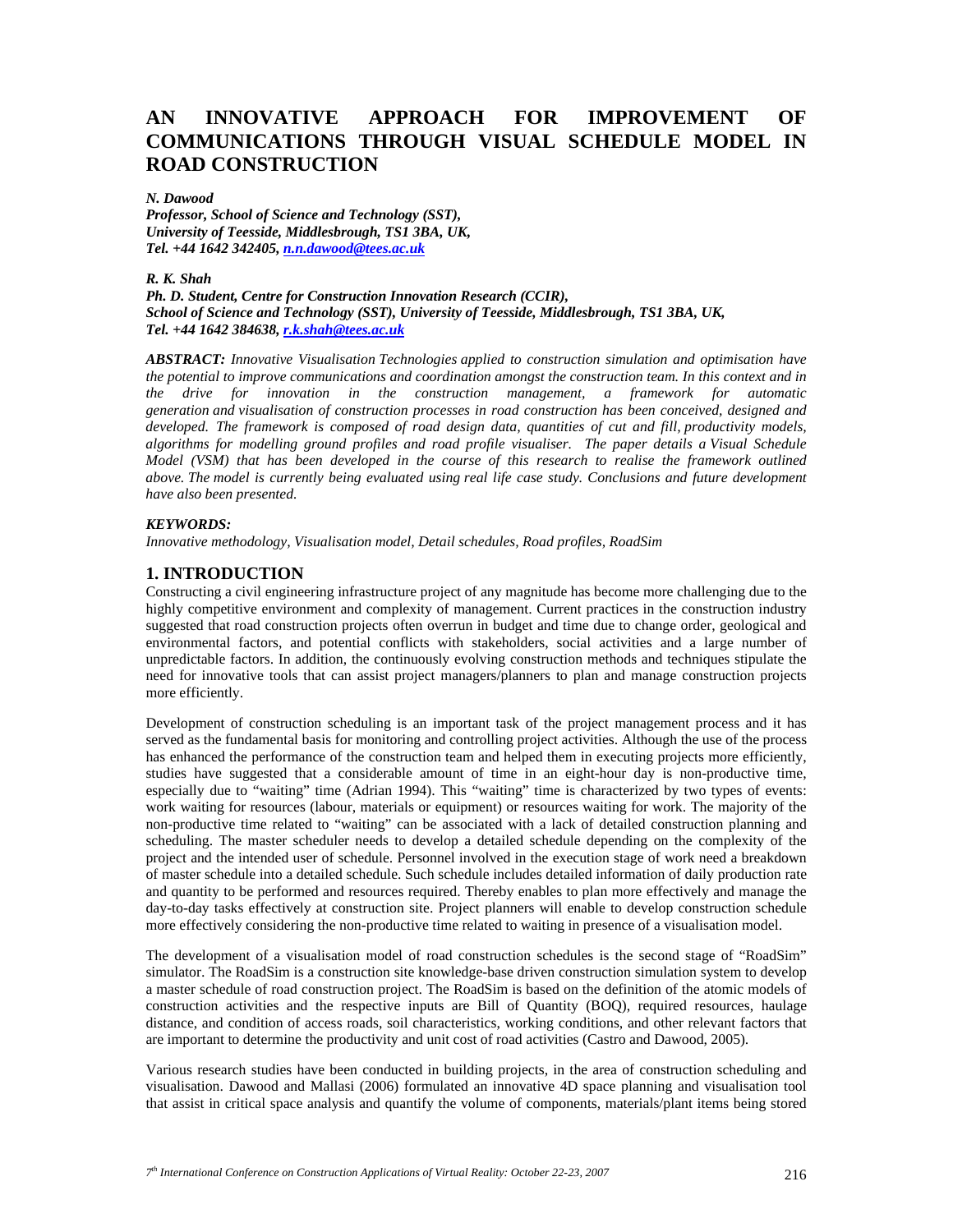and used at construction site in relation to the space available in order to identify the space congestion at workface using visualisation/simulation tools. Also, Mallasi and Dawood (2001) concluded that a congested workspace was a factor in decreasing the productivity of the workforce by 30 %. Retik et. al. (1990) has explored the potential application of computer graphics to construction scheduling to represent the schedule of construction progress in terms of graphical images.

Visualisation models have been researched and utilized at the design stage but their use in construction planning and scheduling is still limited, especially in the infrastructure projects. Despite various research studies, it is clear that there is a big gap in road construction simulation and visualisation literature and this research study is expected to fill this gap. A few studies related to road construction visualisation have been done in the past. Andrej, T., Branko, K. and Danijel, R. (1999) have introduced a new level of support to engineers throughout the product life cycle to produce an independent platform and deal with 3D visualisation in product modelling using roads as an example. Liapi (2003) has focused on the use of visualisation during construction of highway projects to facilitate collaborative decision making on construction scheduling and traffic planning, however, this research neglected the visualisation of the construction schedule for intermediate stage of construction process. Kang et. al. (2006) suggested an approach to simulate 4D models for earthwork movement activity for the realisation of intermediate stage in forms of graphical images during construction operations in civil engineering projects using morphing techniques. However, the authors did not address particularly in the ground profiles generation based on variable production rate throughout the construction operation.

In this paper, the research study focuses on innovative methodologies for visual automatic generation of ground profiles in order to analyse the visual impact in the construction schedule communication and resource planning. This includes resources utilisation, idling of equipment and manpower, and location of activities that are under execution and construction methods throughout the construction process. This will assist to improve the communication line of scheduling information amongst project team and support the decision-making process in the construction scheduling and resources planning processes. The following section details the component of the framework.

### **2. FRAMEWORK OF THE VISUAL SCHEDULE MODEL (VSM)**

The general specification of the framework of the visual schedule model is outlined in Figure 1. The framework is composed of sectional cut/fill quantity, road design data, and productivity data produced by RoadSim and construction site knowledge base for automatic generation of road profiles throughout the construction operations. Key parts in the processing stage for development of the model are: development of detailed schedules, development of visualisation model. At a later stage of this research study, the framework will be optimised considering key factors such as access points or location of site offices using search algorithms such as genetic algorithms.



Figure 1: Framework specification of visual schedule Model.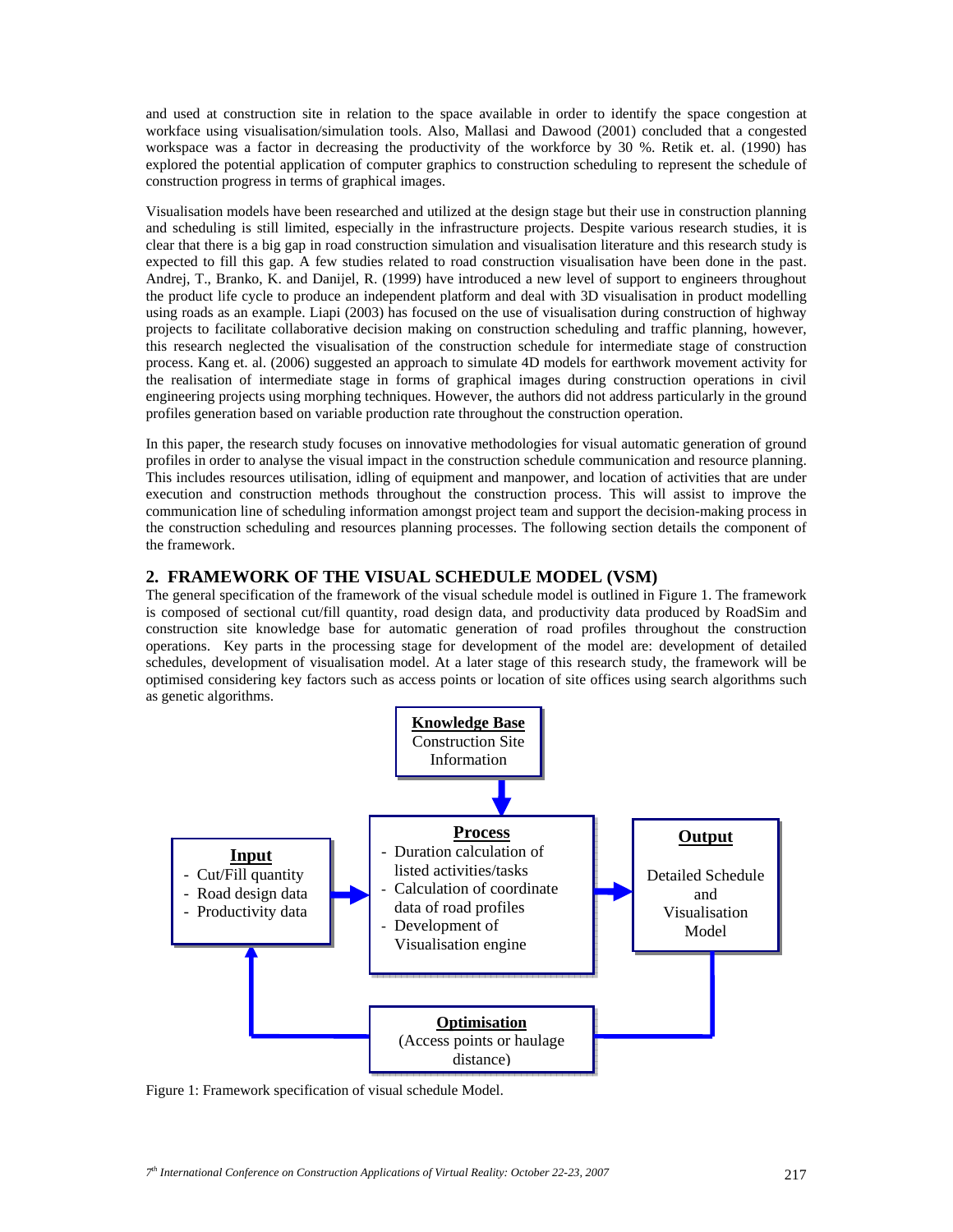# **2.1 INPUT**

The sectional quantity of cut/fill along road section that is calculated using the road design data such as Lsection and X-section at required intervals of chainage and productivity data are inputs of the visual schedule model. The productivity data, which is generated by RoadSim simulator based on available resources and known site constraints, has been incorporated with the model as a key input to determine the duration of the earthwork operations.

In addition, site survey information and construction knowledge base that assists to identify the possible site access points where the construction operation starts and a possible route for transporting materials have been integrated within the framework to develop the model. The soil characteristic of the road section, types of equipments, haulage distance, working conditions and all other factors that control the productivity were already incorporated within the RoadSim simulator. The site operational knowledge-base assists to establish sequences for the listed activities. The following section describes and indicates the process of a detailed schedule development including information flow.



Figure 2: Information flow chart of detailed schedule development.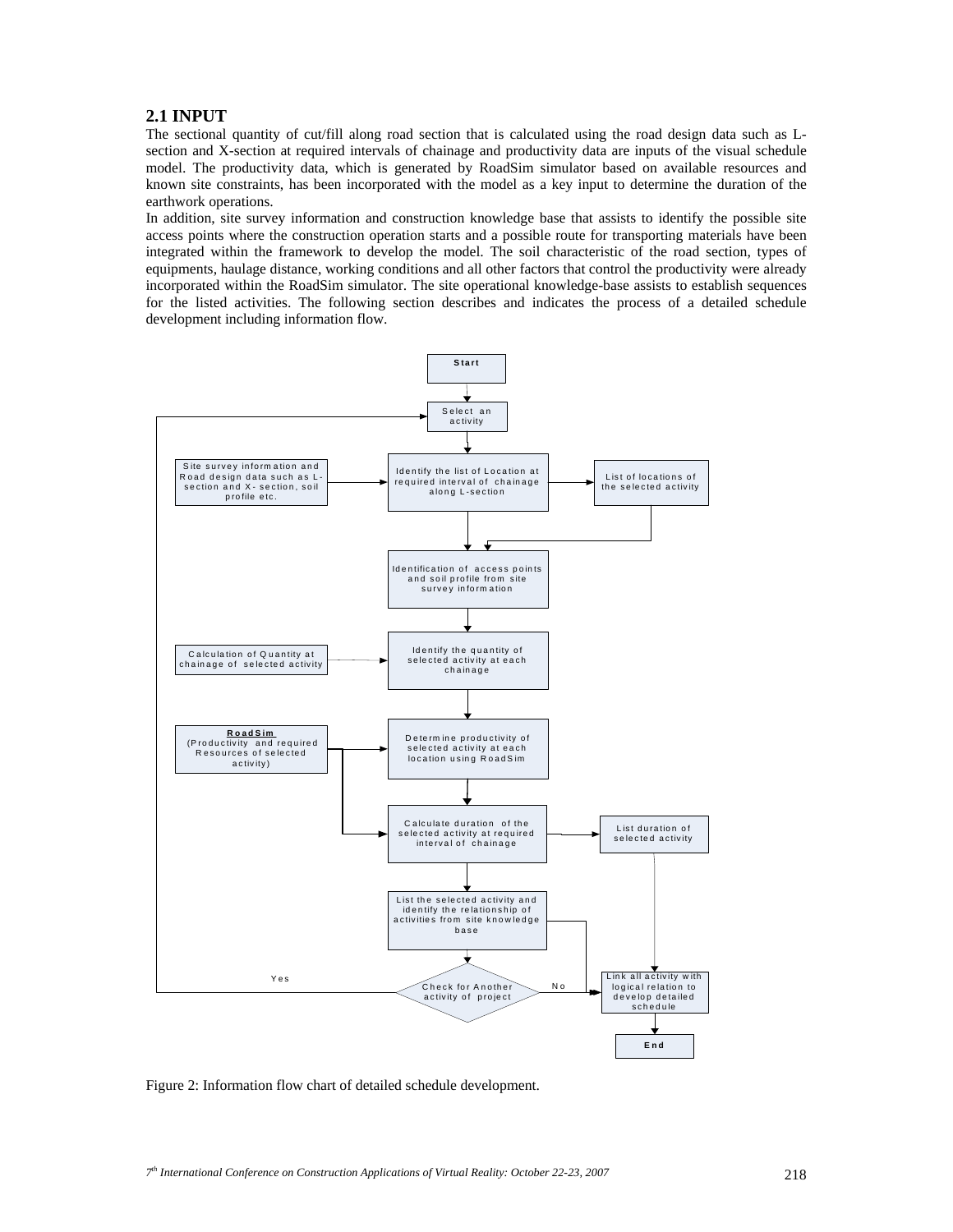# **2.2 PROCESS**

The flow chart of detailed schedule development presented in Figure 2 shows the main activities and their logical interaction for the development of the model. The detailed description of schedule development and visualisation model for automatic generation of road profiles throughout construction process is given below:

## **2.2.1 SCHEDULE DEVELOPMENT**

The lists of sections are defined at required intervals along the road using L-section profile for development of visualisation model. Site survey information and road design data such as L-section  $\&$  X-section is used to identify a list of locations as per required interval and required accuracy. In addition, possible start points and access routes for transportation of mass quantity from borrow pit or to spoil/dumping site have been identified using site survey information. The location of access points is a key factor that affects construction planning and visualisation models. The mass quantity is calculated at each and every location of the road project using civil 3D. The RoadSim is used to identify productivity information and required resources at selected locations and activities of the road building process. The productivity is used to determine the duration of the selected activity. The process is repeated for other activities of road projects and the precedence relationship is established, based on the construction operation knowledge base.

## **2.2.2 COORDINATE DATA CALCULATION**

A mathematical formula has been derived to determine progress of height for mass earthwork based on the assumption made below in this study. The mathematical model assists to determine the progress of work in terms of sectional height and the corresponding surfaces are displayed in slots of time. During the calculation of mass earthwork progress, firstly the remaining volume/per unit length at the selected location is determined in order to find the remaining height using a mathematical formula. In road construction, the typical cross-sectional as shown in Figures  $3 \& 4$  are applied and thus considered to formulate the mathematical model for that shape as shown in case (a)  $\&$  (b). There are other typical sections that are rarely used and are not considered in this paper. The following section describes the development of the mathematical formula.





Figure 3: Typical cross-section for cutting and filling of road surfaces

During the derivation of a mathematical formula, the following assumptions are made:

- Road cross-section is considered as a trapezoidal shape having side slope S: 1.
- A*i* = Cross-sectional area of trapezoidal at section i. =  $Bh_i + Sh_i^2$
- $i =$  number of section varies from  $(i = 1, \ldots, n)$  along the road.
- $S: 1 =$  Horizontal: Vertical
- $B = Design Width of Road$
- h = Height between exiting ground level and design level at a road section.
- $V_i$  = Volume of earthwork for Cut/Fill at section i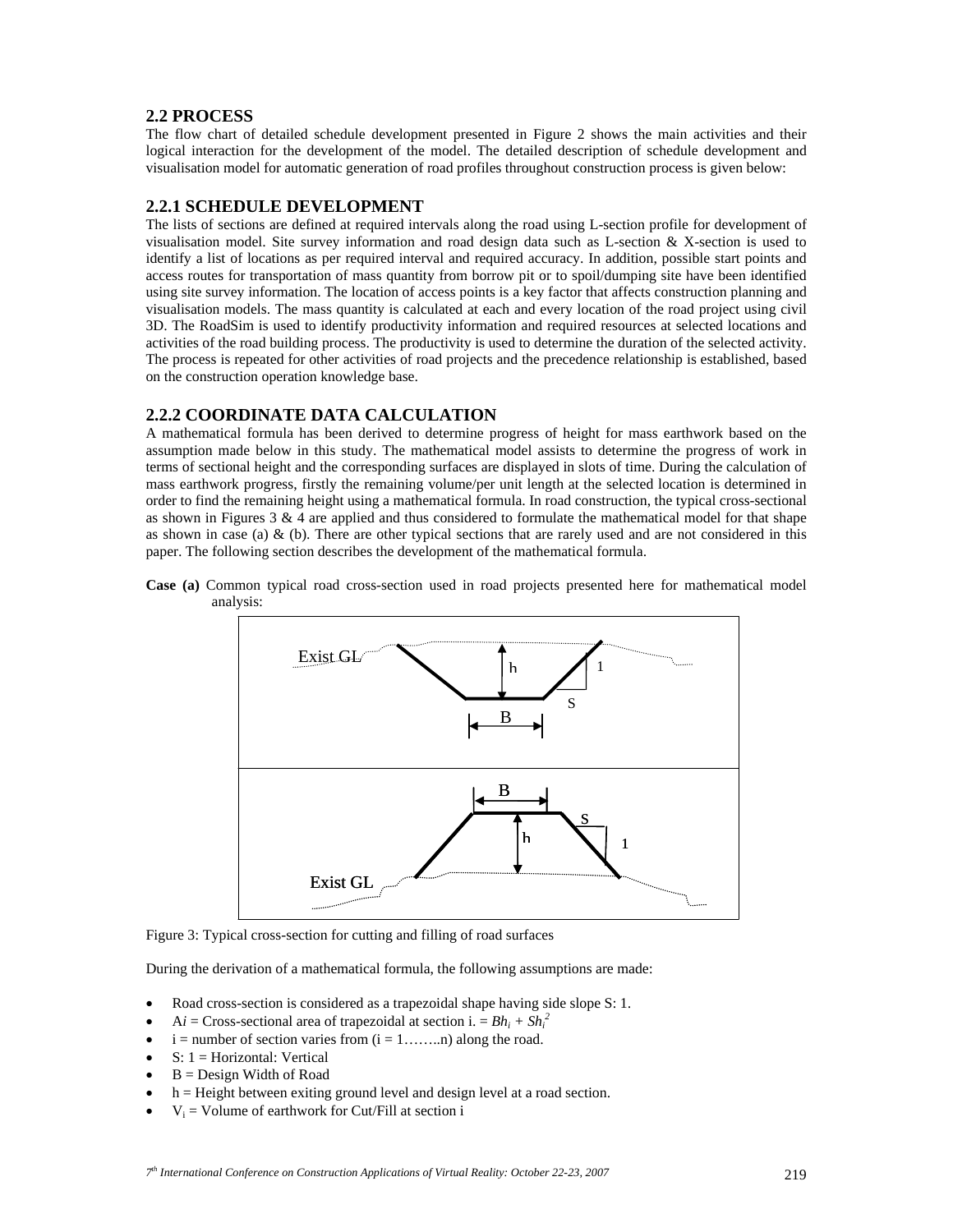• L= length between two sections.

$$
A_{i} = \frac{V_{i}}{L}
$$
  
\n
$$
Sh_{i}^{2} + Bh_{i} + (-\frac{Vi}{L}) = 0
$$
 ... (1)

Since, this equation no 1 is a quadratic equation the height of the cross-section shown in figure 3 can be determined by equation no 2 as follows:

$$
h_i = \frac{-B \pm \sqrt{B^2 + \frac{4 \text{ } SVi}{L}}}{2 \text{ } S} \qquad \qquad ...(2)
$$

**Case (b):** Another type of typical road cross-section used for uneven terrain surface.



Figure 4: Typical section of road cross-section for irregular cutting terrain surface

After the derivation of the mathematical equation of area and volume for the section shown in Figure 4 and comparison with the quadratic equation, the height of cross-section (h) is determined using the Equation No. (3).

$$
h_i = -b \pm \left[ \left( \frac{1}{SN} \right) \sqrt{\left( \frac{V_i S}{L} \right) \times \left( 1 - \frac{S^2}{N^2} \right)} \right] \qquad \qquad ...(3)
$$

Where:

- $\bullet$  hi = height of cross-section at section i
- $i =$  number of section varies from  $(i = 1, \ldots, n)$  along the road.
- $N =$  Transverse slope of existing ground Horizontal: Vertical (N: 1)
- $S = Side slope of cross-section Horizontal: Vertical (S: 1)$
- $\bullet$  b = half width of road section.
- $Vi =$  volume of mass earthwork Cut/Fill at cross-section i
- $\bullet$  L = Length between two section.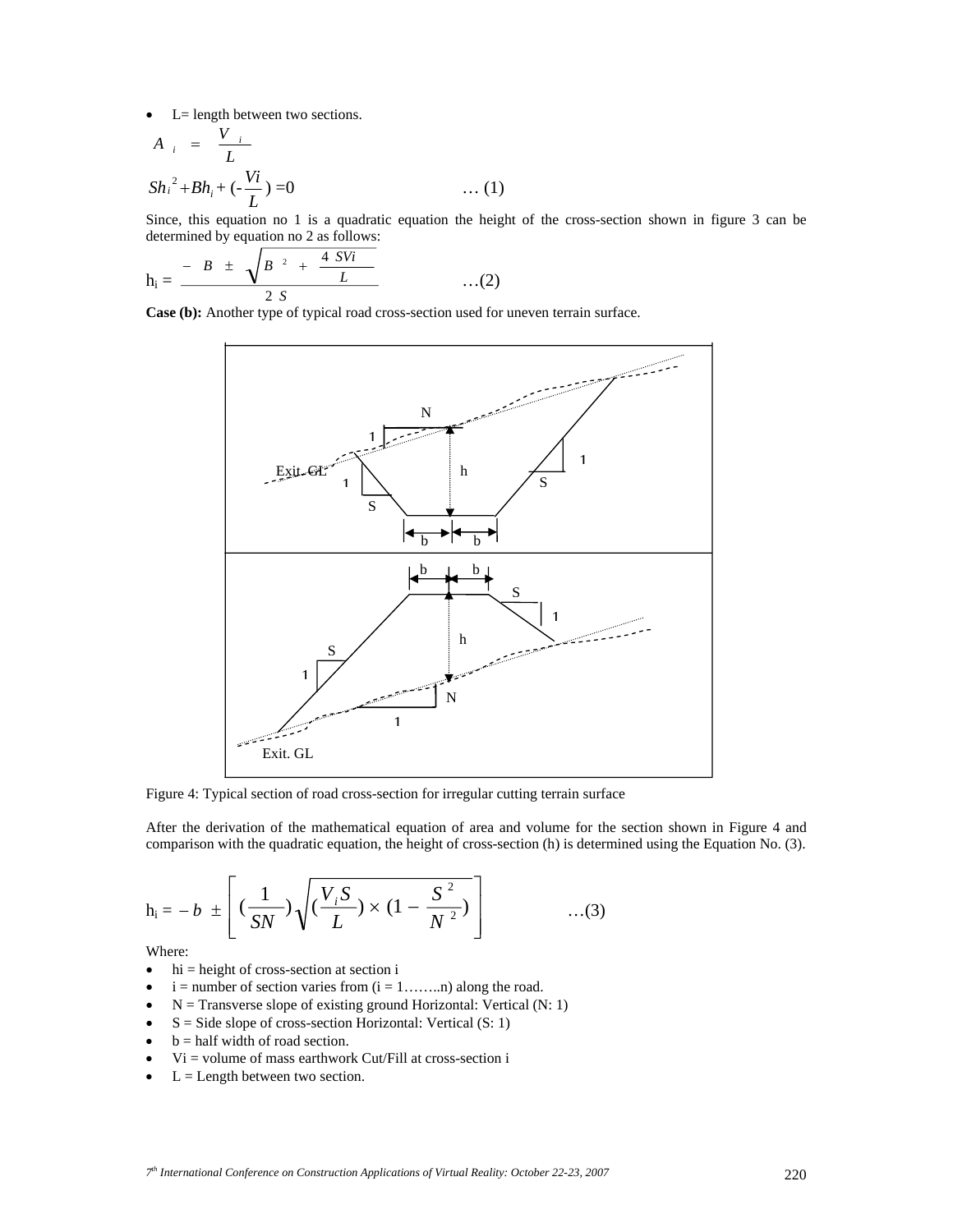#### **Illustration of example for calculation of height as Z-coordinate:**

Data for illustration is selected from lot no 3 of road project in Portugal. Assume at section (i) between chainage  $0+025 \sim 0+050$ , Volume (V<sub>i</sub>) =  $-$  2834.70 m3 ( $\pm$  sign show the cutting and filling volume} Side slopes S:  $1 = 1.5:1$ Width of Road  $(B) = 26.1$  m Chainage interval  $(L) = 25$  m As per equation no 3

Height (h<sub>i</sub>) 
$$
= \frac{-B \pm \sqrt{B^2 + \frac{4SV_i}{L}}}{2S}
$$

In above equation, only positive sign is considered the most feasible value in this case.

$$
h_i = \frac{-26.1 + \sqrt{(26.1)^2 + \frac{4 * 1.5 * 2834 .70}{25}}}{2 * 1.5}
$$
  
h<sub>i</sub> = -8.39

Here the negative value of height shows the height of filling quantity and positive value of height shows cutting quantity. The following section describes an initial case study for demonstration of the developed visual schedule model.

### **2.2.3 DEVELOPMENT OF VISUALISATION MODEL**

In order to generate the visualisation models of a construction operation in a road project, a typical earthwork activity including cut to fill / or spoil is proposed to develop the model and visualise the automatic generated road profiles. The quantity of selected activity is determined at every location of the required interval. The duration required to complete is calculated using the production rate provided by the RoadSim simulator under assigned set of equipment and characteristics of the soil. The visualisation model is based on 3D (2D plus height) of terrain surface in order to develop the rendered visualisation model.

The visualisation engine has been developed using the programming language; visual  $C^{+}$  and Direct X. The input of the visualisation engine is the coordinate data, which has been developed using innovative methodologies based on the mathematical model in Excel spreadsheet and saved as a text file. The x & y coordinate is considered as road length and width of road and origin considered at (0, 0). Z-coordinate of the model is considered as height of the road profile at the required interval of road sections. The changes in height of progress that linked with productivity of the activities show the realisation of surface changes in a graphical image of the ground profiles of the road. The visualisation model has the capability to render the surface in both solid and mesh format. The model has developed assuming origin and side slopes constant according to geometrical design data of the road.

### **2.3 OUTPUT**

The output of this visualisation model will be a decision support tool that assists the project planners/managers to develop an efficient construction plan of earthwork activity in road construction. This will reduce the communication gap among project stakeholders by building consensus to enable construction managers to improve the productivity and reduce the resource waste using the visual schedule model.

#### **3. CASE STUDY**

A demonstration case study involving, a 1.5 km of road section of lot no. 3 road project in Portugal was selected for site data generation and to test the developed model in order to generate automatic graphical images of road profile for mass earthwork activity. For this purpose, actual road design parameters and geometric data of L section and X-section is considered and sectional quantity of earthwork is calculated assuming the typical trapezoidal sections at 25 m interval along the selected length of road section. The max cut/fill section is identified where construction operations start first as per existing practice and the construction site knowledge. The height is calculated using the Eq. (2). The scale used to develop the visualisation model is different for x, y and z axis. For X axis, the length of load is presented in 1:25, Y axis in 1: 10 where width of road is presented and Z axis is presented as 1: 1 for altitude of the ground surface.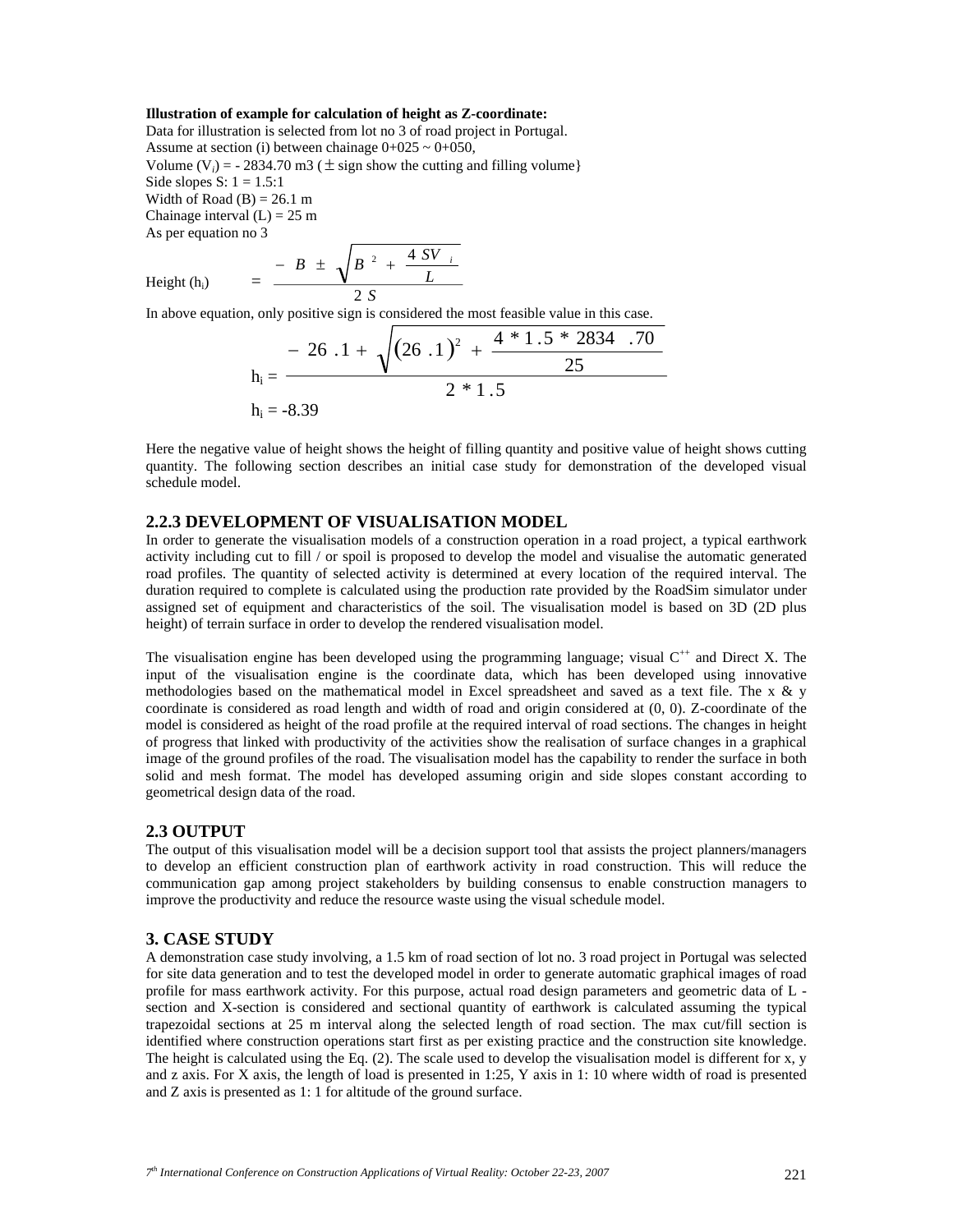In this case study, height is presented as Z- coordinate where as X direction is along the road and Y direction is the cross section. The road surface is presented in terms of height in mesh form. Productivity of the selected activity is the key variable to identify the next surface/layer during the construction progress. In this case productivity rate is considered on a weekly basis. The next surface/road profile will be developed based on remaining sectional quantity after progress of earthwork equivalent to the weekly production rate.

Similarly, operations will be repeated for the next economical stretch of length where the cutting and filling operation take places and profiles will be generated automatically for the rest of road length. The economical haulage distance is determined using DynaRoad software and integrated into the visualisation model to optimum the haulage distance of mass earthwork along the road to reduce the resource wastage and increase the productivity.

 In this case, only design data is validated and actual progress and profile is not included in this paper. The comparison of actual profiles with automatic generated profiles will be evaluated at a later stage. The result of the case study is presented in the graphical images as shown below. The graphical images generated of road profiles during construction operation on a weekly basis are presented in the Figures 5.

Figure 5 (a) shows the images of road profile generated at week  $3 \& 4$  and the location of transformed cutting and filling mass earthwork during construction operations at the end of week 4. Figure 5 (b) shows a snap shot of the graphical image of the road profile that has generated by the VSM model at the end of week 4.



 In this case, the road profiles that are generated on a weekly basis throughout the construction period need 22 weeks to complete the earthwork activity of the road project based on the productivity provided by RoadSim simulator.

### **4. FURTHER STUDY**

In this paper, earthwork activities of a road project have been considered for the development of a visual schedule model of ground profiles in a road project. In future, other activities involved in road projects will be included to develop the whole model of construction process. Additionally, the visual schedule model of the road profiles will optimise the key critical factors such as access points or haulage distance using some search engines including genetic algorithms.